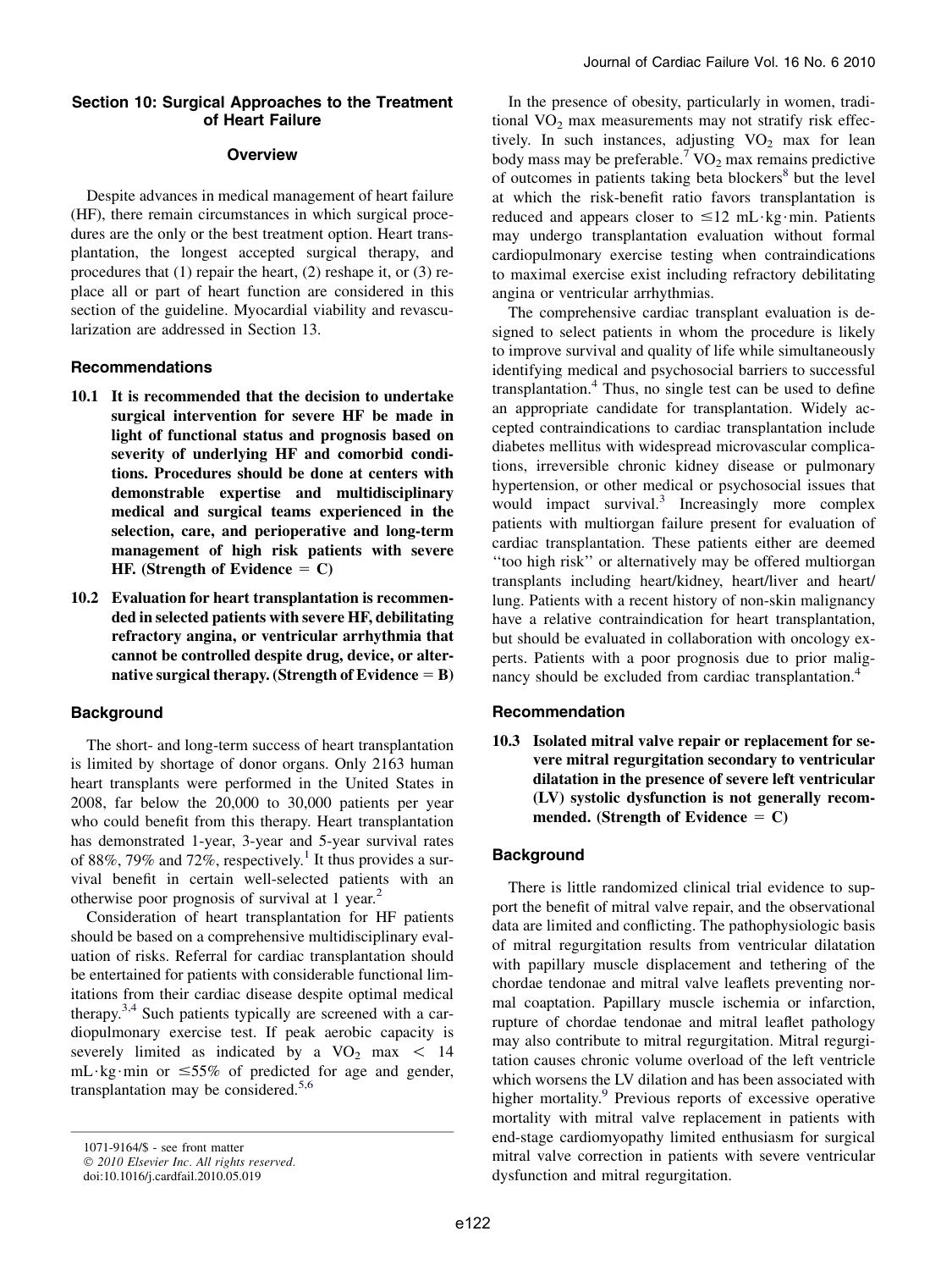Recent data indicate that mitral valve repair, which preserves the subvalvular apparatus and cardiac function better than mitral valve replacement, can be performed with an acceptable perioperative mortality  $(< 2\%$  at 30 days) and good medium-term survival at highly experienced cen-ters.<sup>[10](#page-3-0)</sup> Mitral valve repair using an "undersized" annuloplasty ring effectively corrects mitral regurgitation, $<sup>11</sup>$  $<sup>11</sup>$  $<sup>11</sup>$ </sup> improves symptoms and favorably remodels the left ventri- $cle^{12,13}$  $cle^{12,13}$  $cle^{12,13}$  in patients with systolic HF; however, a subsequent small randomized trial indicated no benefit of mitral valve repair in patients with mitral regurgitation because of ventricular dysfunction.[14](#page-3-0) Development of risk stratification tools as well as controlled trials and registry data are needed before recommending this technique as an effective alternative to transplantation. A report by Mihaljevic and colleagues showed that over 5 years of follow up mortality in a cohort with ischemic mitral regurgitation was similar after coronary artery bypass graft surgery (CABG) with or without concomitant mitral valve repair.<sup>[15](#page-3-0)</sup> This nonrandomized propensity matched cohort did demonstrate improved quality of life in the patients undergoing CABG with mitral valve repair.

### Recommendation

# 10.4 Partial LV resection ("Batista procedure") is not recommended in nonischemic cardiomyopathy. (Strength of Evidence  $=$  B)

### **Background**

There is no compelling evidence demonstrating the benefits of this procedure.<sup>[16](#page-3-0)</sup>

Partial left ventriculectomy is associated with significant operative mortality and both short term and long term mortality due to arrhythmias and recurrent severe HF. A randomized trial of this operation has never been completed.

### Recommendations

- 10.5 Patients awaiting heart transplantation who have become refractory to all means of medical circulatory support should be considered for a mechanical support device as a bridge to transplant. (Strength of Evidence  $=$  B)
- 10.6 Permanent mechanical assistance using an implantable assist device may be considered in highly selected patients with severe HF refractory to conventional therapy who are not candidates for heart transplantation, particularly those who cannot be weaned from intravenous inotropic support at an experienced HF center. (Strength of Evidence  $=$  B)
- 10.7 Patients with refractory HF and hemodynamic instability, and/or compromised end-organ function, with relative contraindications to cardiac

transplantation or permanent mechanical circulatory assistance expected to improve with time or restoration of an improved hemodynamic profile should be considered for urgent mechanical circulatory support as a ''bridge to decision.'' These patients should be referred to a center with expertise in the management of patients with advanced HF. (Strength of Evidence  $= C$ )

### **Background**

Left ventricular assist devices (LVADs) can restore a normal cardiac output and promote physiologic recovery in pa-tients with end-stage class D HF.<sup>[17-19](#page-3-0)</sup> Mechanical circulatory support has been demonstrated to improve end-organ func-tion in patients failing optimal medical therapy.<sup>[20,21](#page-3-0)</sup> Resolu-tion of medically refractory pulmonary hypertension<sup>[22,23](#page-3-0)</sup> and improvements in functional capacity<sup>[24,25](#page-3-0)</sup> have also been demonstrated.

Several devices have been approved as a means to bridge critically ill patients to transplantation. Implantable first generation LVADs (pulsatile pumps) that are approved for bridge-to-transplantation include the Novacor LVAS (Left Ventricular Assist System), the HeartMate XVE LVAS,  $^{26}$  $^{26}$  $^{26}$ and the Cardiowest Total Artificial Heart.<sup>[27](#page-3-0)</sup> Portable battery-powered devices allow patients to be discharged from the hospital, typically while waiting for heart transplant.[28](#page-3-0) Development of transcutaneous energy sources that allow untethered circulatory support for prolonged periods of time are anticipated to improve quality of life and reduce the risk of infection in LVAD patients.

Newer generation LVADs that provide continuous flow are undergoing clinical evaluation. These devices offer the advantages of smaller size, a quiet operating mode, and enhanced durability. The recently published HeartMate II bridge-to-transplant trial demonstrated that 79% of patients were transplanted, alive on device support, actively listed for transplantation or had the device removed for recovery 6 months following enrollment.<sup>[29](#page-3-0)</sup>

The use of mechanical circulatory support in selected patients who are not candidates for transplantation is an increasingly utilized strategy in advanced HF centers. The Randomized Evaluation of Mechanical Assistance for the Treatment of Congestive Heart Failure (REMATCH) trial randomized 129 patients with end-stage HF ineligible for cardiac transplantation to implantation of an LVAD or optimal medical management. $30$  The primary end point was all-cause mortality. Patients enrolled had New York Heart Association (NYHA) class IV HF for at least 90 days despite optimal medical therapy. At 1 year, survival in the LVAD group was significantly greater than in the medical therapy group (52% vs 25%,  $P = .001$ ). However, at 2 years, only 23% in the LVAD group were alive, compared with 8% in the medical group. Serious adverse events were more frequent in the LVAD group, predominately caused by infection, bleeding, neurologic dysfunction, and device malfunction. A subsequent analysis of the trial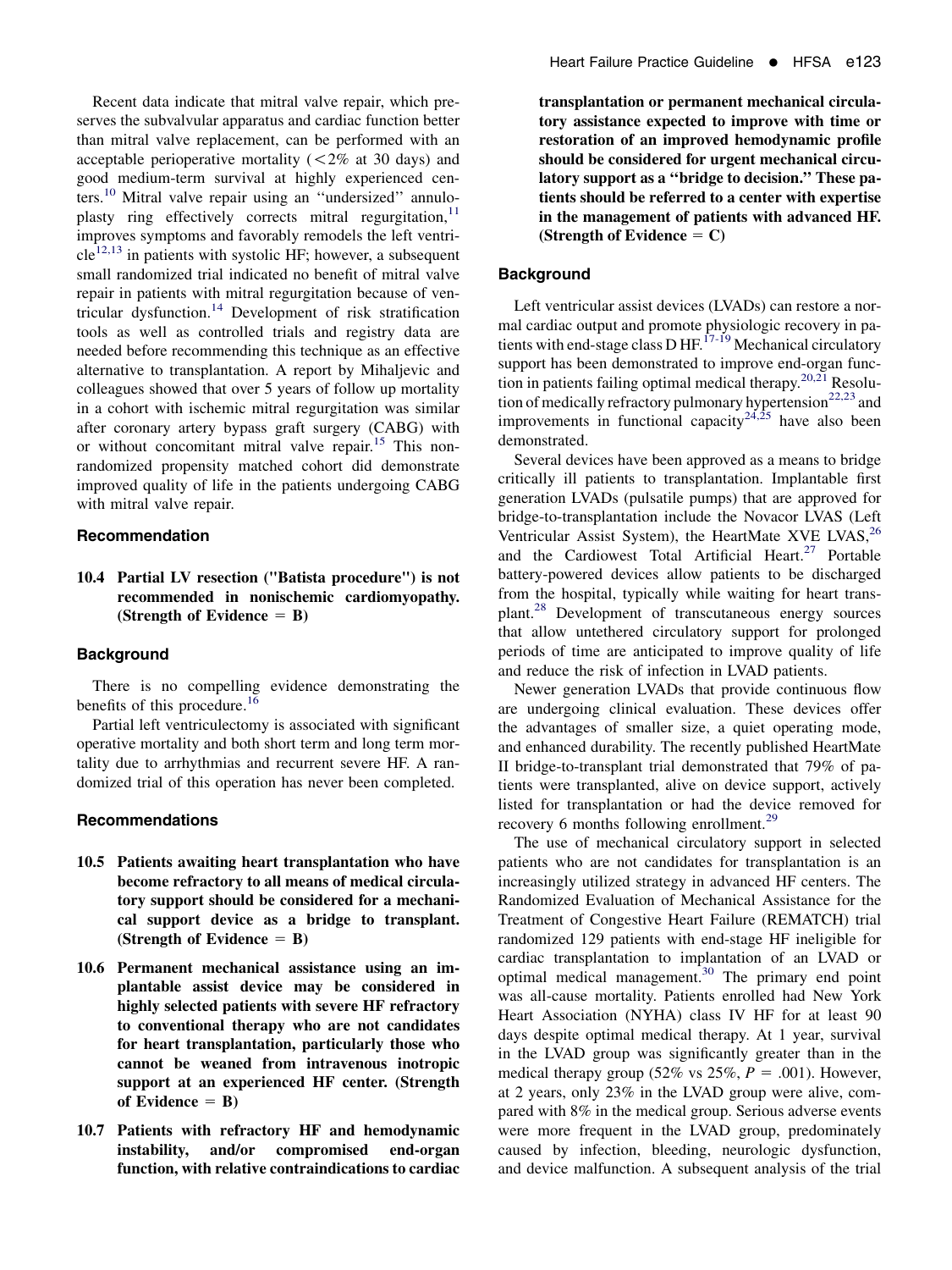<span id="page-2-0"></span>data reported that the majority of the benefit in this trial was restricted to the group receiving or dependent on intravenous inotropic therapy at time of enrollment. Several new trials and the development of a national registry for LVAD patients will dramatically increase the knowledge base and provide important insights regarding the efficacy of mechanical circulatory support in the near future.<sup>[31](#page-3-0)</sup>

Increasingly patients present with advanced HF that require urgent deployment of mechanical circulatory support to sustain life and or prevent or reverse end organ dysfunction. Often a thorough assessment cannot be completed to definitively determine if they patient is a suitable candidate for transplantation. Under these circumstances an LVAD should be implanted as a ''bridge to decision'' pending further assessment and determination of the best treatment plan in the post operative period. A prospective cohort of patients in the Interagency Registry for Mechanically Assisted Circulatory Support (INTERMACS) registry showed that strategy for treatment is dynamic and 20% of patients changed from various categories during the initial 3 months after device implant.<sup>32</sup>

### Emerging Surgical Techniques

Infarct Exclusion Surgery. Primary indications for surgical treatment of LV aneurysm consist of LV failure, angina pectoris, thromboembolism, and tachyarrhythmias. It has been well recognized for decades that, after ventricular aneurysmectomy, patients can experience improved HF symptoms.[33](#page-3-0) This concept recently has been expanded from dyskinetic (aneurysmal) ventricles to include akinetic ventricles, which previously were considered unlikely to improve following ventricular reconstruction. Linear aneurysmectomy has been widely performed as a standard procedure for post-infarction LV aneurysm. However, this technique remains unsatisfactory because LV distortion occurs postoperatively and an akinetic or dyskinetic area persists in the ventricular septum, resulting in limited improvement of car-diac function.<sup>[34](#page-3-0)</sup> To overcome these problems, Dor and associates excluded all akinetic or dyskinetic myocardium from the left ventricle, including the septum, and placed a tight circumferential suture around the aneurysmal base to reduce the LV volume and return the LV contour to near normal (endoventricular circular patch plasty, or EVCPP). Recently, EVCPP has attracted interest as a treatment for post-infarction large akinetic scars. Dor's group has reported on the use of this tech-nique on more than 750 patients.<sup>[35](#page-3-0)</sup> Results were clinically satisfactory and in more than 90% of cases with ventricular aneurysm, the 1-year left ventricular ejection fraction was superior to the preoperative function. More recently, the same group reported on 44 patients treated with EVCPP with previous transmural anterior myocardial infarction.<sup>36</sup> They found that LV shape became more elliptical in systole than it was in diastole (eccentricity index closer to 1), but new onset mitral regurgitation occurred in 25% of patients.

A minor modification of the procedure described by Dor is referred to as the surgical anterior ventricular endocardial

restoration (SAVER) operation. A large, multicenter prospective registry reported on 439 consecutive patients who received this operation with impressive medium-term survival. Based on this, the Surgical Treatment for Ischemic Heart Failure (STICH) trial, a large, National Institutes of Health-funded study of both CABG and ventricular reconstruction has been initiated. Still, the limited experience with this procedure and the concern that mitral valvular disease could be worsened leaves insufficient grounds for a recommendation of this technique at this time. The STICH trial demonstrated that surgical ventricular reconstruction did not offer significant benefit over coronary bypass surgery alone. The addition of surgical ventricular reconstruction to CABG reduced the LV volume, as compared with CABG alone, but this anatomical change was not associated with a reduction in the rate of death or hospitalization for cardiac causes.<sup>37</sup>

Passive Restraint. Another technique uses passive containment of the ventricles with a surgically placed epicardial prosthetic wrap constructed of either preformed knitted material<sup>[38](#page-3-0)</sup> or nitinol.<sup>[39](#page-3-0)</sup> The Acorn trial examined outcomes in 300 patients randomized to receive a cardiac restraint device or standard therapy.<sup>[40](#page-3-0)</sup> More patients who received the cardiac support device achieved the primary end-point (alive, free of major cardiac procedures and  $\geq$ 1 NYHA functional class improvement) than the patients treated with standard therapies, however there was no difference in mortality between groups. Early and sustained improvements in LV remodeling indices were also noted. $41$ The Paracor HeartNet device has more limited observational data supporting its use, but preliminary studies suggest improvements in exercise performance, quality of life and cardiac structure with use of this device. $39$ 

#### References

- 1. Data from the Organ Procurement and Transplantation Network website[.www.optn.org/latestData/step2.asp](http://www.optn.org/latestData/step2.asp). Accessed March 24, 2009.
- 2. Hosenpud JD, Bennett LE, Keck BM, Fiol B, Boucek MM, Novick RJ. The Registry of the International Society for Heart and Lung Transplantation: sixteenth official report-1999. J Heart Lung Transplant 1999;18:611-26.
- 3. Mudge GH, Goldstein S, Addonizio LJ, Caplan A, Mancini D, Levine TB, et al. 24th Bethesda conference: cardiac transplantation. Task Force 3: Recipient guidelines/prioritization. J Am Coll Cardiol  $1993:22:21-31.$
- 4. Mehra MR, Kobashigawa J, Starling R, Russell S, Uber PA, Parameshwar J, et al. Listing criteria for heart transplantation: International Society for Heart and Lung Transplantation guidelines for the care of cardiac transplant candidates-2006. J Heart Lung Transplant 2006;25:1024-42.
- 5. Mancini DM, Eisen H, Kussmaul W, Mull R, Edmunds LH Jr, Wilson JR. Value of peak exercise oxygen consumption for optimal timing of cardiac transplantation in ambulatory patients with heart failure. Circulation 1991;83:778-86.
- 6. Stelken AM, Younis LT, Jennison SH, Miller DD, Miller LW, Shaw LJ, et al. Prognostic value of cardiopulmonary exercise testing using percent achieved of predicted peak oxygen uptake for patients